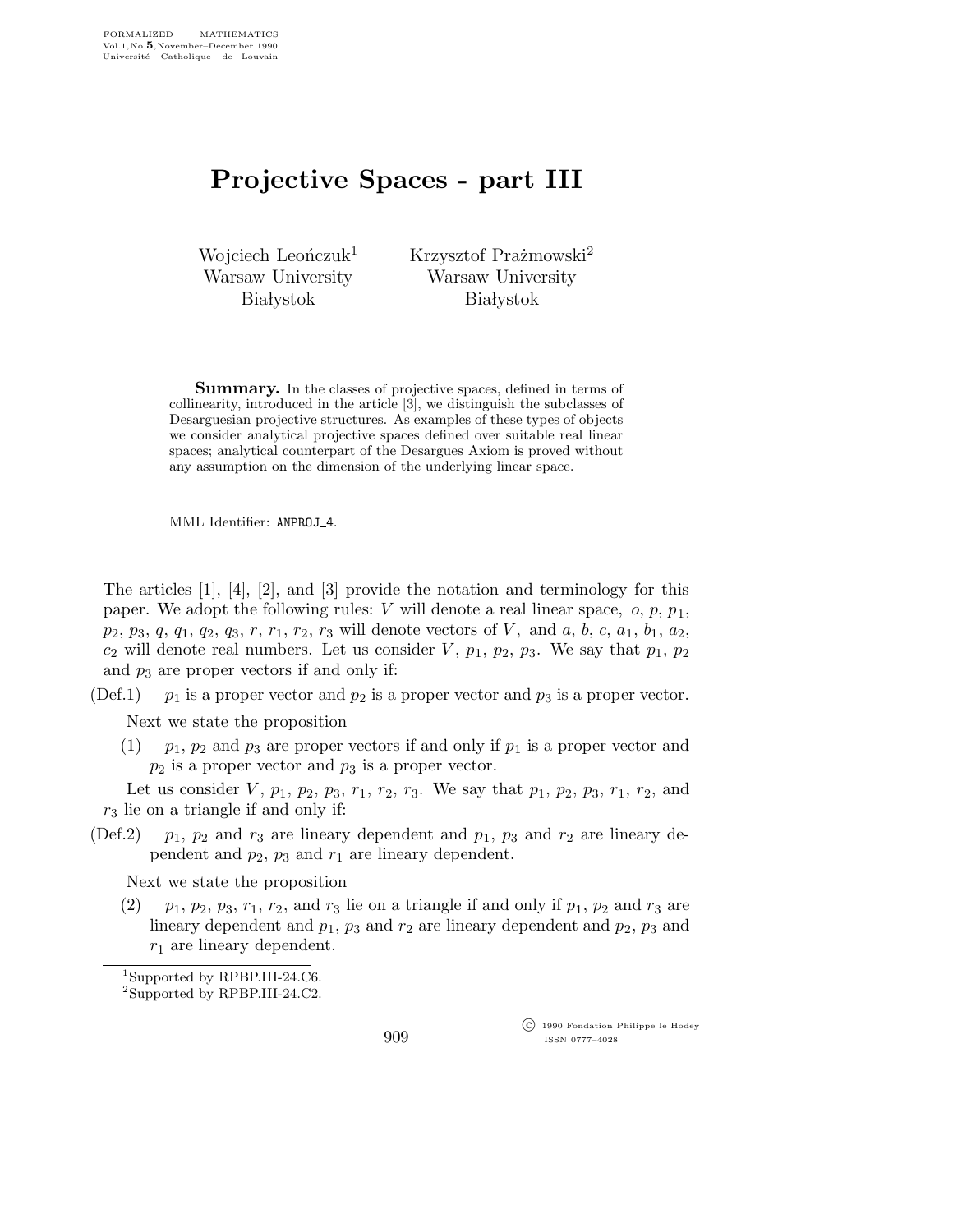Let us consider V, o,  $p_1$ ,  $p_2$ ,  $p_3$ ,  $q_1$ ,  $q_2$ ,  $q_3$ . We say that o,  $p_1$ ,  $p_2$ ,  $p_3$ ,  $q_1$ ,  $q_2$ , and  $q_3$  are perspective if and only if:

(Def.3) o,  $p_1$  and  $q_1$  are lineary dependent and o,  $p_2$  and  $q_2$  are lineary dependent and  $o$ ,  $p_3$  and  $q_3$  are lineary dependent.

The following propositions are true:

- $(3)$  o,  $p_1$ ,  $p_2$ ,  $p_3$ ,  $q_1$ ,  $q_2$ , and  $q_3$  are perspective if and only if o,  $p_1$  and  $q_1$ are lineary dependent and  $o$ ,  $p_2$  and  $q_2$  are lineary dependent and  $o$ ,  $p_3$ and  $q_3$  are lineary dependent.
- (4) Suppose  $o, p_1$  and  $q_1$  are lineary dependent and  $o$  and  $p_1$  are not proportional and  $o$  and  $q_1$  are not proportional and  $p_1$  and  $q_1$  are not proportional and  $o$ ,  $p_1$  and  $q_1$  are proper vectors. Then there exist  $a_1$ ,  $b_1$  such that  $b_1 \cdot q_1 = o + a_1 \cdot p_1$  and  $a_1 \neq 0$  and  $b_1 \neq 0$  and there exist  $a_2, c_2$  such that  $q_1 = c_2 \cdot o + a_2 \cdot p_1$  and  $c_2 \neq 0$  and  $a_2 \neq 0$ .
- (5) If p, q and r are lineary dependent and p and q are not proportional and p, q and r are proper vectors, then there exist a, b such that  $r = a \cdot p + b \cdot q$ .
- (6) Suppose that
- (i)  $o$  is a proper vector,
- (ii)  $p_1$ ,  $p_2$  and  $p_3$  are proper vectors,
- (iii)  $q_1, q_2$  and  $q_3$  are proper vectors,
- (iv)  $r_1$ ,  $r_2$  and  $r_3$  are proper vectors,
- (v)  $o, p_1, p_2, p_3, q_1, q_2, \text{ and } q_3 \text{ are perspective},$
- (vi)  $o$  and  $q_1$  are not proportional,
- (vii)  $o$  and  $q_2$  are not proportional,
- (viii)  $o$  and  $q_3$  are not proportional,
- (ix)  $p_1$  and  $q_1$  are not proportional,
- $(x)$  p<sub>2</sub> and  $q_2$  are not proportional,
- (xi)  $p_3$  and  $q_3$  are not proportional,
- (xii) o,  $p_1$  and  $p_2$  are not lineary dependent,
- (xiii)  $o, p_1$  and  $p_3$  are not lineary dependent,
- (xiv) o,  $p_2$  and  $p_3$  are not lineary dependent,
- $(xv)$  p<sub>1</sub>, p<sub>2</sub>, p<sub>3</sub>,  $r_1$ ,  $r_2$ , and  $r_3$  lie on a triangle,
- (xvi)  $q_1, q_2, q_3, r_1, r_2,$  and  $r_3$  lie on a triangle.

Then  $r_1$ ,  $r_2$  and  $r_3$  are lineary dependent.

We adopt the following rules:  $V$  will be a non-trivial real linear space and  $o, p_1, p_2, p_3, q_1, q_2, q_3, r_1, r_2, r_3$  will be elements of the points of the projective space over  $V$ . The following proposition is true

- (7) Suppose that
- $(i)$   $o \neq q_1$ ,
- (ii)  $p_1 \neq q_1$ ,
- (iii)  $o \neq q_2$ ,
- $(iv)$   $p_2 \neq q_2$ ,
- $(v)$   $o \neq q_3$ ,
- (vi)  $p_3 \neq q_3$ ,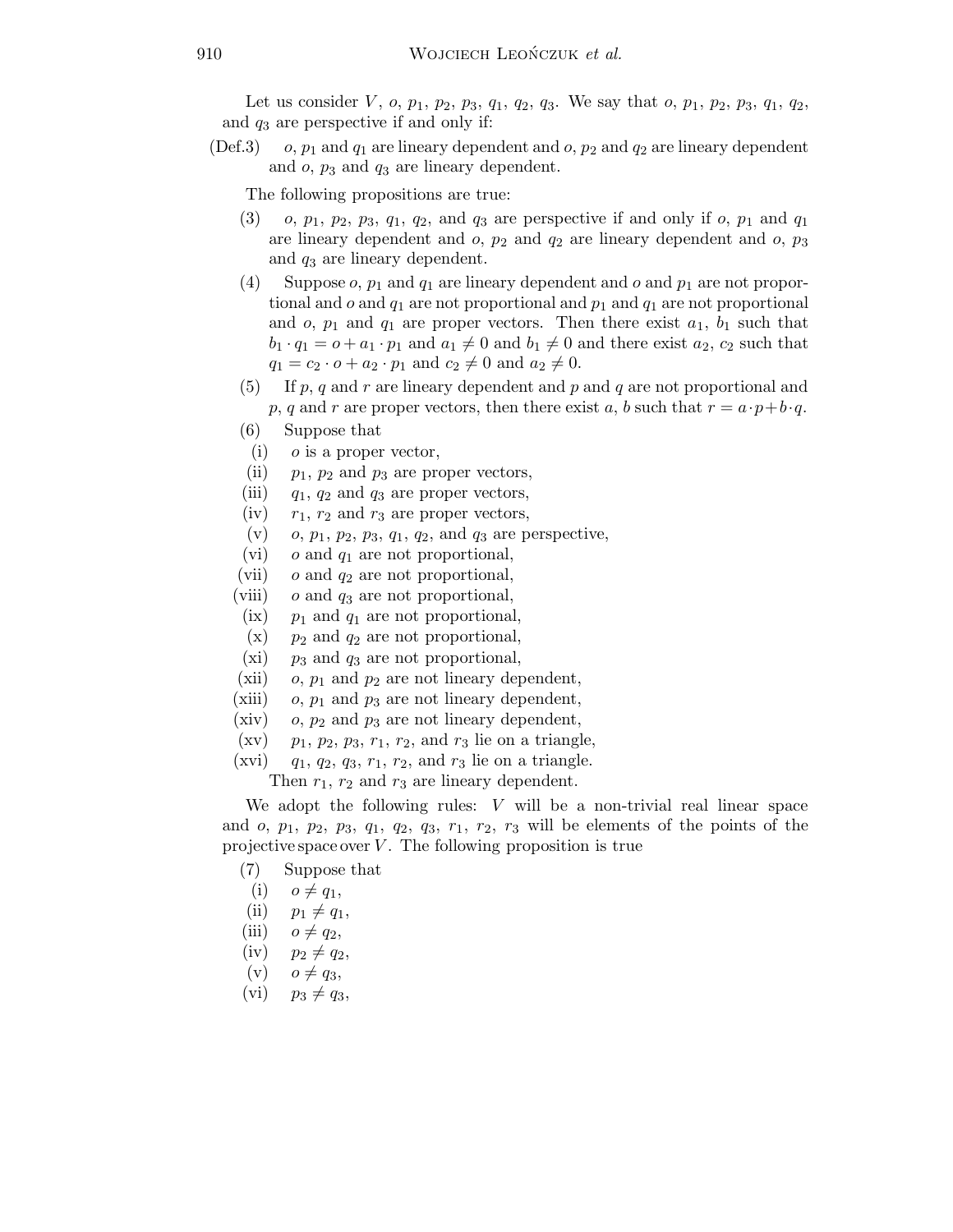- (vii)  $o, p_1$  and  $p_2$  are not collinear,
- (viii)  $o, p_1$  and  $p_3$  are not collinear,
- (ix) o,  $p_2$  and  $p_3$  are not collinear,
- $(x)$  p<sub>1</sub>, p<sub>2</sub> and r<sub>3</sub> are collinear,
- (xi)  $q_1$ ,  $q_2$  and  $r_3$  are collinear,
- (xii)  $p_2$ ,  $p_3$  and  $r_1$  are collinear, (xiii)  $q_2$ ,  $q_3$  and  $r_1$  are collinear,
- (xiv)  $p_1$ ,  $p_3$  and  $r_2$  are collinear,
- $(xv)$  q<sub>1</sub>, q<sub>3</sub> and  $r_2$  are collinear,
- (xvi) o,  $p_1$  and  $q_1$  are collinear,
- (xvii)  $o, p_2$  and  $q_2$  are collinear,
- (xviii)  $o, p_3$  and  $q_3$  are collinear.

Then  $r_1$ ,  $r_2$  and  $r_3$  are collinear.

In the sequel  $u, v, w, y$  will denote vectors of V. A projective space defined in terms of collinearity is said to be a Desarguesian projective space defined in terms of collinearity if:

- (Def.4) Let  $o, p_1, p_2, p_3, q_1, q_2, q_3, r_1, r_2, r_3$  be elements of the points of it. Suppose that
	- $(i)$   $o \neq q_1$ ,
	- (ii)  $p_1 \neq q_1$ ,
	- (iii)  $o \neq q_2$ ,
	- $(iv)$   $p_2 \neq q_2$ ,
	- $(v)$   $o \neq q_3$ ,
	- $(vi)$   $p_3 \neq q_3$ ,
	- (vii)  $o, p_1$  and  $p_2$  are not collinear,
	- (viii) o,  $p_1$  and  $p_3$  are not collinear,
	- (ix) o,  $p_2$  and  $p_3$  are not collinear,
	- $(x)$  p<sub>1</sub>, p<sub>2</sub> and r<sub>3</sub> are collinear,
	- (xi)  $q_1$ ,  $q_2$  and  $r_3$  are collinear,
	- (xii)  $p_2$ ,  $p_3$  and  $r_1$  are collinear,
	- (xiii)  $q_2$ ,  $q_3$  and  $r_1$  are collinear,
	- (xiv)  $p_1$ ,  $p_3$  and  $r_2$  are collinear,
	- $(xv)$  q<sub>1</sub>, q<sub>3</sub> and  $r_2$  are collinear,
	- (xvi) o,  $p_1$  and  $q_1$  are collinear,
	- (xvii) o,  $p_2$  and  $q_2$  are collinear,
	- (xviii) o,  $p_3$  and  $q_3$  are collinear.

Then  $r_1$ ,  $r_2$  and  $r_3$  are collinear.

We now state three propositions:

(8) Let  $C_1$  be a projective space defined in terms of collinearity. Then  $C_1$ is a Desarguesian projective space defined in terms of collinearity if and only if for all elements  $o, p_1, p_2, p_3, q_1, q_2, q_3, r_1, r_2, r_3$  of the points of  $C_1$  such that  $o \neq q_1$  and  $p_1 \neq q_1$  and  $o \neq q_2$  and  $p_2 \neq q_2$  and  $o \neq q_3$ and  $p_3 \neq q_3$  and o,  $p_1$  and  $p_2$  are not collinear and o,  $p_1$  and  $p_3$  are not collinear and  $o, p_2$  and  $p_3$  are not collinear and  $p_1, p_2$  and  $r_3$  are collinear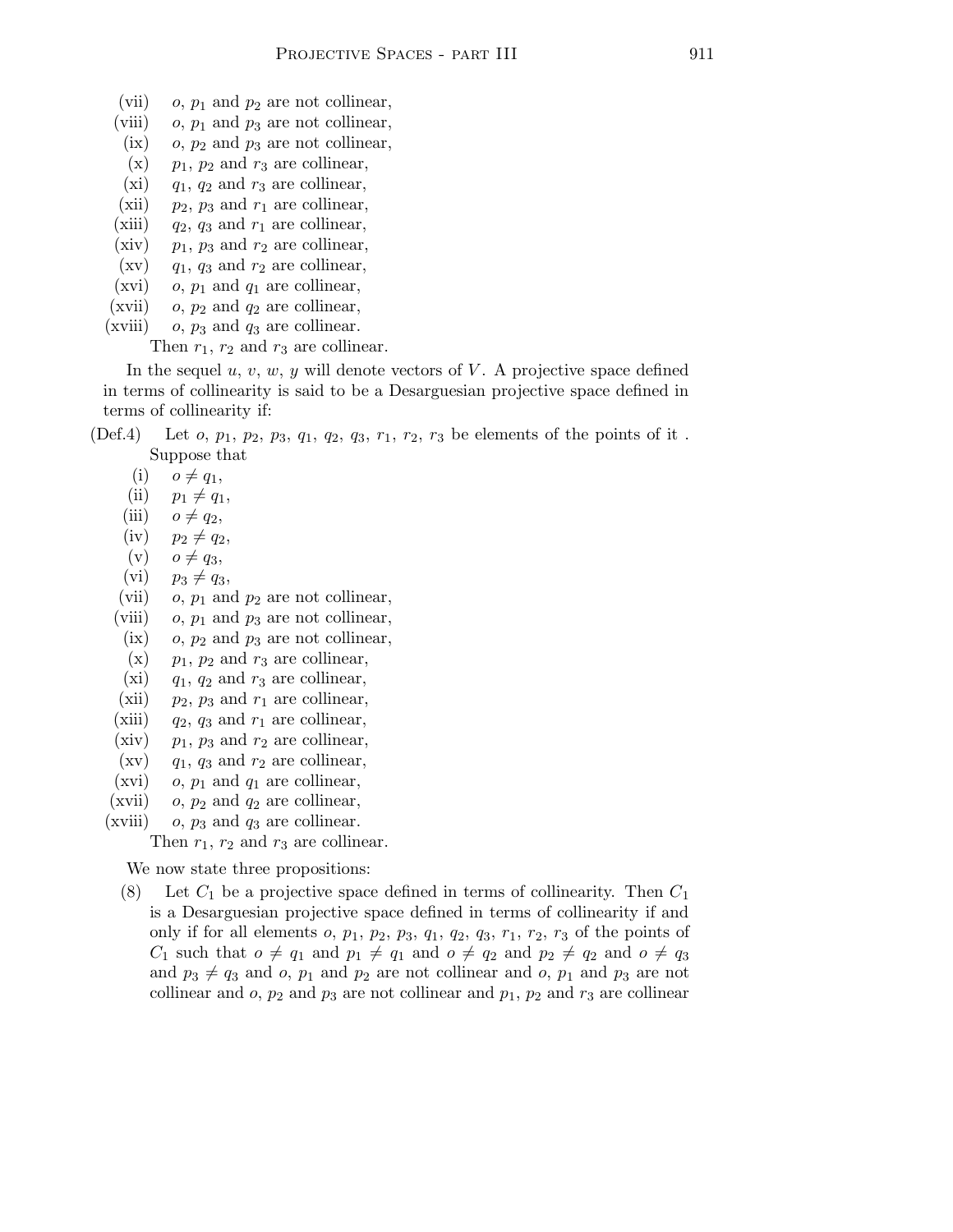and  $q_1$ ,  $q_2$  and  $r_3$  are collinear and  $p_2$ ,  $p_3$  and  $r_1$  are collinear and  $q_2$ ,  $q_3$ and  $r_1$  are collinear and  $p_1$ ,  $p_3$  and  $r_2$  are collinear and  $q_1$ ,  $q_3$  and  $r_2$  are collinear and  $o$ ,  $p_1$  and  $q_1$  are collinear and  $o$ ,  $p_2$  and  $q_2$  are collinear and  $o, p_3$  and  $q_3$  are collinear holds  $r_1, r_2$  and  $r_3$  are collinear.

- (9) If there exist u, v, w such that for all a, b, c such that  $(a \cdot u + b \cdot v) + c \cdot w =$  $0_V$  holds  $a = 0$  and  $b = 0$  and  $c = 0$ , then the projective space over V is a Desarguesian projective space defined in terms of collinearity.
- (10) Let  $C_1$  be a collinearity structure. Then  $C_1$  is a Desarguesian projective space defined in terms of collinearity if and only if the following conditions are satisfied:
	- (i) for all elements p, q, r,  $r_1$ ,  $r_2$  of the points of  $C_1$  such that  $p \neq q$  and  $p, q$  and r are collinear and p, q and  $r_1$  are collinear and p, q and  $r_2$  are collinear holds  $r, r_1$  and  $r_2$  are collinear,
	- for all elements p, q, r of the points of  $C_1$  holds p, q and p are collinear and  $p$ ,  $p$  and  $q$  are collinear and  $p$ ,  $q$  and  $q$  are collinear,
	- (iii) for all elements p,  $p_1$ ,  $p_2$ , r,  $r_1$  of the points of  $C_1$  such that p,  $p_1$  and r are collinear and  $p_1$ ,  $p_2$  and  $r_1$  are collinear there exists an element  $r_2$ of the points of  $C_1$  such that p,  $p_2$  and  $r_2$  are collinear and r,  $r_1$  and  $r_2$ are collinear,
	- (iv) for every elements p, q of the points of  $C_1$  there exists an element r of the points of  $C_1$  such that  $p \neq r$  and  $q \neq r$  and p, q and r are collinear,
	- (v) there exist elements p, q, r of the points of  $C_1$  such that p, q and r are not collinear,
	- (vi) for all elements  $o, p_1, p_2, p_3, q_1, q_2, q_3, r_1, r_2, r_3$  of the points of  $C_1$  such that  $o \neq q_1$  and  $p_1 \neq q_1$  and  $o \neq q_2$  and  $p_2 \neq q_2$  and  $o \neq q_3$  and  $p_3 \neq q_3$ and  $o, p_1$  and  $p_2$  are not collinear and  $o, p_1$  and  $p_3$  are not collinear and o,  $p_2$  and  $p_3$  are not collinear and  $p_1$ ,  $p_2$  and  $r_3$  are collinear and  $q_1$ ,  $q_2$ and  $r_3$  are collinear and  $p_2$ ,  $p_3$  and  $r_1$  are collinear and  $q_2$ ,  $q_3$  and  $r_1$  are collinear and  $p_1$ ,  $p_3$  and  $r_2$  are collinear and  $q_1$ ,  $q_3$  and  $r_2$  are collinear and  $o, p_1$  and  $q_1$  are collinear and  $o, p_2$  and  $q_2$  are collinear and  $o, p_3$  and  $q_3$  are collinear holds  $r_1$ ,  $r_2$  and  $r_3$  are collinear.

A Fanoian projective space defined in terms of collinearity is called a Fano-Desarguesian projective space defined in terms of collinearity if:

- (Def.5) Let  $o, p_1, p_2, p_3, q_1, q_2, q_3, r_1, r_2, r_3$  be elements of the points of it. Suppose that
	- $(i)$   $o \neq q_1$ ,
	- (ii)  $p_1 \neq q_1$ ,
	- (iii)  $o \neq q_2$ ,
	- $(iv)$   $p_2 \neq q_2$ ,
	- (v)  $o \neq q_3$ ,
	- (vi)  $p_3 \neq q_3$ ,
	- (vii) o,  $p_1$  and  $p_2$  are not collinear,
	- (viii) o,  $p_1$  and  $p_3$  are not collinear,
	- (ix) o,  $p_2$  and  $p_3$  are not collinear,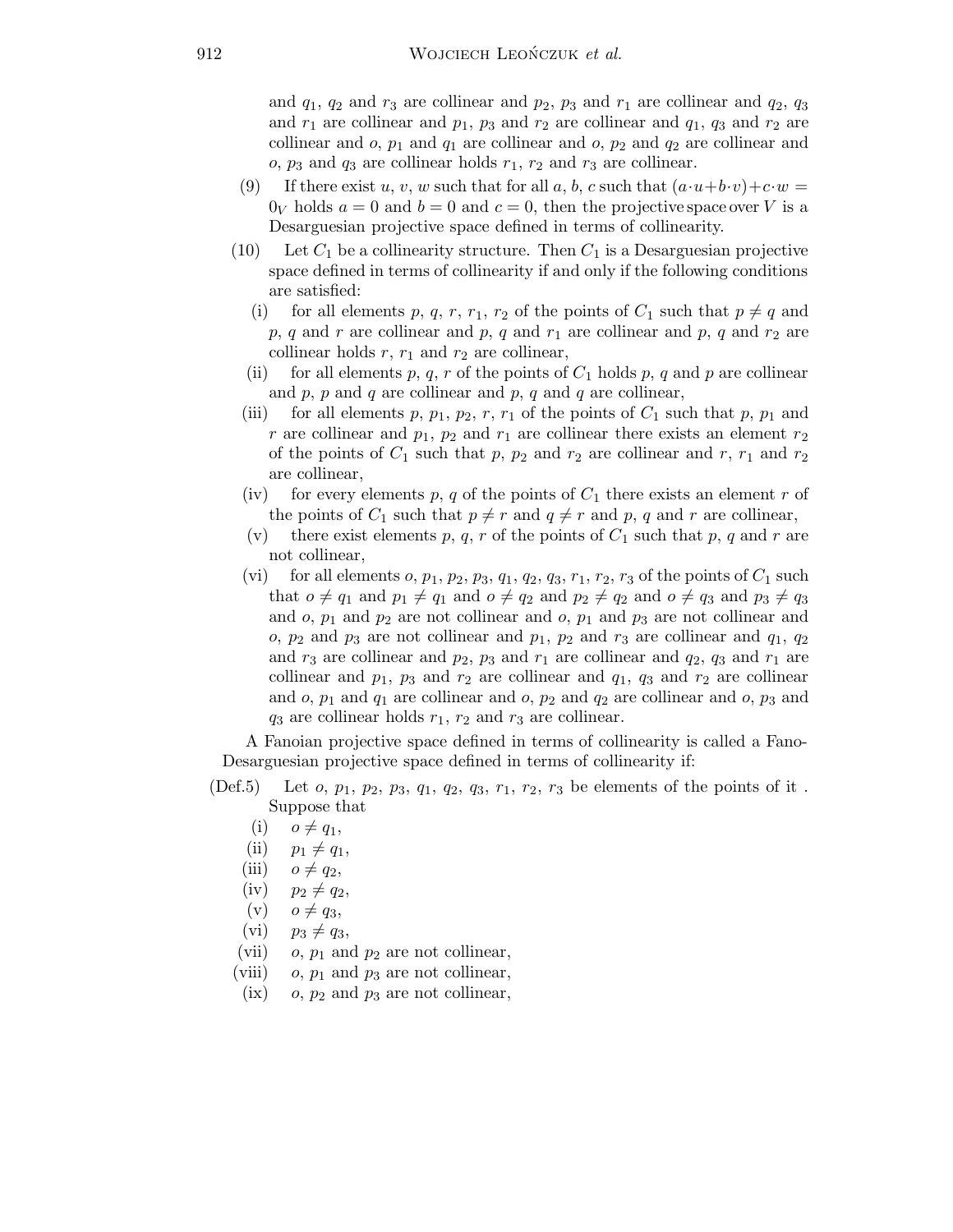- $(x)$  p<sub>1</sub>, p<sub>2</sub> and r<sub>3</sub> are collinear,
- (xi)  $q_1$ ,  $q_2$  and  $r_3$  are collinear,
- (xii)  $p_2$ ,  $p_3$  and  $r_1$  are collinear,
- (xiii)  $q_2$ ,  $q_3$  and  $r_1$  are collinear, (xiv)  $p_1$ ,  $p_3$  and  $r_2$  are collinear,
- $(xv)$  q<sub>1</sub>, q<sub>3</sub> and  $r_2$  are collinear,
- (xvi)  $o, p_1$  and  $q_1$  are collinear,
- (xvii)  $o, p_2$  and  $q_2$  are collinear,
- (xviii) o,  $p_3$  and  $q_3$  are collinear.

Then  $r_1$ ,  $r_2$  and  $r_3$  are collinear.

One can prove the following propositions:

- $(11)$  Let  $C_1$  be a Fanoian projective space defined in terms of collinearity. Then  $C_1$  is a Fano-Desarguesian projective space defined in terms of collinearity if and only if for all elements  $o, p_1, p_2, p_3, q_1, q_2, q_3, r_1, r_2, r_3$ of the points of  $C_1$  such that  $o \neq q_1$  and  $p_1 \neq q_1$  and  $o \neq q_2$  and  $p_2 \neq q_2$ and  $o \neq q_3$  and  $p_3 \neq q_3$  and o,  $p_1$  and  $p_2$  are not collinear and o,  $p_1$  and  $p_3$  are not collinear and o,  $p_2$  and  $p_3$  are not collinear and  $p_1$ ,  $p_2$  and  $r_3$ are collinear and  $q_1$ ,  $q_2$  and  $r_3$  are collinear and  $p_2$ ,  $p_3$  and  $r_1$  are collinear and  $q_2$ ,  $q_3$  and  $r_1$  are collinear and  $p_1$ ,  $p_3$  and  $r_2$  are collinear and  $q_1$ ,  $q_3$ and  $r_2$  are collinear and o,  $p_1$  and  $q_1$  are collinear and o,  $p_2$  and  $q_2$  are collinear and  $o$ ,  $p_3$  and  $q_3$  are collinear holds  $r_1$ ,  $r_2$  and  $r_3$  are collinear.
- (12) If there exist u, v, w such that for all a, b, c such that  $(a\cdot u+b\cdot v)+c\cdot w=$  $0_V$  holds  $a = 0$  and  $b = 0$  and  $c = 0$ , then the projective space over V is a Fano-Desarguesian projective space defined in terms of collinearity.
- (13) Let  $C_1$  be a collinearity structure. Then  $C_1$  is a Fano-Desarguesian projective space defined in terms of collinearity if and only if the following conditions are satisfied:
	- (i) for all elements p, q, r, r<sub>1</sub>, r<sub>2</sub> of the points of  $C_1$  such that  $p \neq q$  and p, q and r are collinear and p, q and  $r_1$  are collinear and p, q and  $r_2$  are collinear holds  $r$ ,  $r_1$  and  $r_2$  are collinear,
	- (ii) for all elements p, q, r of the points of  $C_1$  holds p, q and p are collinear and  $p, p$  and  $q$  are collinear and  $p, q$  and  $q$  are collinear,
	- (iii) for all elements p,  $p_1$ ,  $p_2$ , r,  $r_1$  of the points of  $C_1$  such that p,  $p_1$  and r are collinear and  $p_1$ ,  $p_2$  and  $r_1$  are collinear there exists an element  $r_2$ of the points of  $C_1$  such that p,  $p_2$  and  $r_2$  are collinear and r,  $r_1$  and  $r_2$ are collinear,
	- (iv) for every elements p, q of the points of  $C_1$  there exists an element r of the points of  $C_1$  such that  $p \neq r$  and  $q \neq r$  and p, q and r are collinear,
	- (v) there exist elements p, q, r of the points of  $C_1$  such that p, q and r are not collinear,
	- (vi) for all elements  $p_1, r_2, q, r_1, q_1, p, r$  of the points of  $C_1$  such that  $p_1$ ,  $r_2$  and q are collinear and  $r_1$ ,  $q_1$  and q are collinear and  $p_1$ ,  $r_1$  and p are collinear and  $r_2$ ,  $q_1$  and p are collinear and  $p_1$ ,  $q_1$  and r are collinear and  $r_2$ ,  $r_1$  and r are collinear and p, q and r are collinear holds  $p_1$ ,  $r_2$  and  $q_1$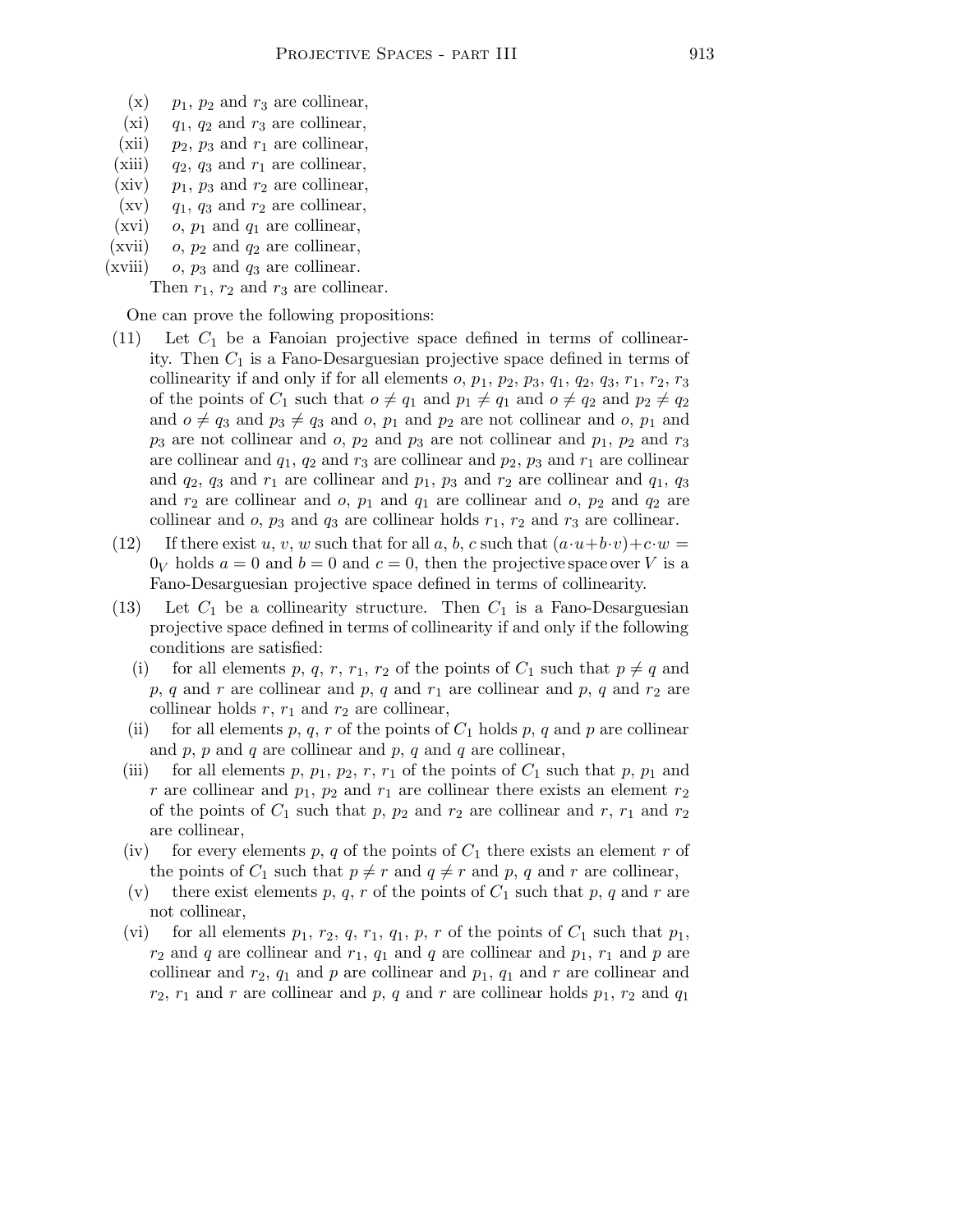are collinear or  $p_1, r_2$  and  $r_1$  are collinear or  $p_1, r_1$  and  $q_1$  are collinear or  $r_2$ ,  $r_1$  and  $q_1$  are collinear,

- (vii) for all elements  $o, p_1, p_2, p_3, q_1, q_2, q_3, r_1, r_2, r_3$  of the points of  $C_1$  such that  $o \neq q_1$  and  $p_1 \neq q_1$  and  $o \neq q_2$  and  $p_2 \neq q_2$  and  $o \neq q_3$  and  $p_3 \neq q_3$ and  $o, p_1$  and  $p_2$  are not collinear and  $o, p_1$  and  $p_3$  are not collinear and  $o, p_2$  and  $p_3$  are not collinear and  $p_1, p_2$  and  $r_3$  are collinear and  $q_1, q_2$ and  $r_3$  are collinear and  $p_2$ ,  $p_3$  and  $r_1$  are collinear and  $q_2$ ,  $q_3$  and  $r_1$  are collinear and  $p_1$ ,  $p_3$  and  $r_2$  are collinear and  $q_1$ ,  $q_3$  and  $r_2$  are collinear and  $o, p_1$  and  $q_1$  are collinear and  $o, p_2$  and  $q_2$  are collinear and  $o, p_3$  and  $q_3$  are collinear holds  $r_1$ ,  $r_2$  and  $r_3$  are collinear.
- (14) Let  $C_1$  be a collinearity structure. Then  $C_1$  is a Fano-Desarguesian projective space defined in terms of collinearity if and only if the following conditions are satisfied:
	- (i)  $C_1$  is a Desarguesian projective space defined in terms of collinearity,
	- (ii) for all elements  $p_1, r_2, q, r_1, q_1, p, r$  of the points of  $C_1$  such that  $p_1$ ,  $r_2$  and q are collinear and  $r_1$ ,  $q_1$  and q are collinear and  $p_1$ ,  $r_1$  and p are collinear and  $r_2$ ,  $q_1$  and p are collinear and  $p_1$ ,  $q_1$  and r are collinear and  $r_2$ ,  $r_1$  and r are collinear and p, q and r are collinear holds  $p_1$ ,  $r_2$  and  $q_1$ are collinear or  $p_1, r_2$  and  $r_1$  are collinear or  $p_1, r_1$  and  $q_1$  are collinear or  $r_2$ ,  $r_1$  and  $q_1$  are collinear.

A projective plane defined in terms of collinearity is called a Desarguesian projective plane defined in terms of collinearity if:

- (Def.6) Let  $o, p_1, p_2, p_3, q_1, q_2, q_3, r_1, r_2, r_3$  be elements of the points of it. Suppose that
	- $(i)$   $o \neq q_1$ ,
	- (ii)  $p_1 \neq q_1$ ,
	- (iii)  $o \neq q_2$ ,
	- $(iv)$   $p_2 \neq q_2$ ,
	- $(v)$   $o \neq q_3$ ,
	- $(vi)$   $p_3 \neq q_3$ ,
	- (vii) o,  $p_1$  and  $p_2$  are not collinear,
	- (viii) o,  $p_1$  and  $p_3$  are not collinear,
	- (ix) o,  $p_2$  and  $p_3$  are not collinear,
	- $(x)$  p<sub>1</sub>, p<sub>2</sub> and r<sub>3</sub> are collinear,
	- (xi)  $q_1, q_2$  and  $r_3$  are collinear,
	- (xii)  $p_2$ ,  $p_3$  and  $r_1$  are collinear,
	- (xiii)  $q_2$ ,  $q_3$  and  $r_1$  are collinear,
	- (xiv)  $p_1$ ,  $p_3$  and  $r_2$  are collinear,
	- $(xv)$  q<sub>1</sub>, q<sub>3</sub> and  $r_2$  are collinear,
	- (xvi)  $o, p_1$  and  $q_1$  are collinear,
	- (xvii) o,  $p_2$  and  $q_2$  are collinear,
	- (xviii) o,  $p_3$  and  $q_3$  are collinear.

Then  $r_1$ ,  $r_2$  and  $r_3$  are collinear.

We now state four propositions: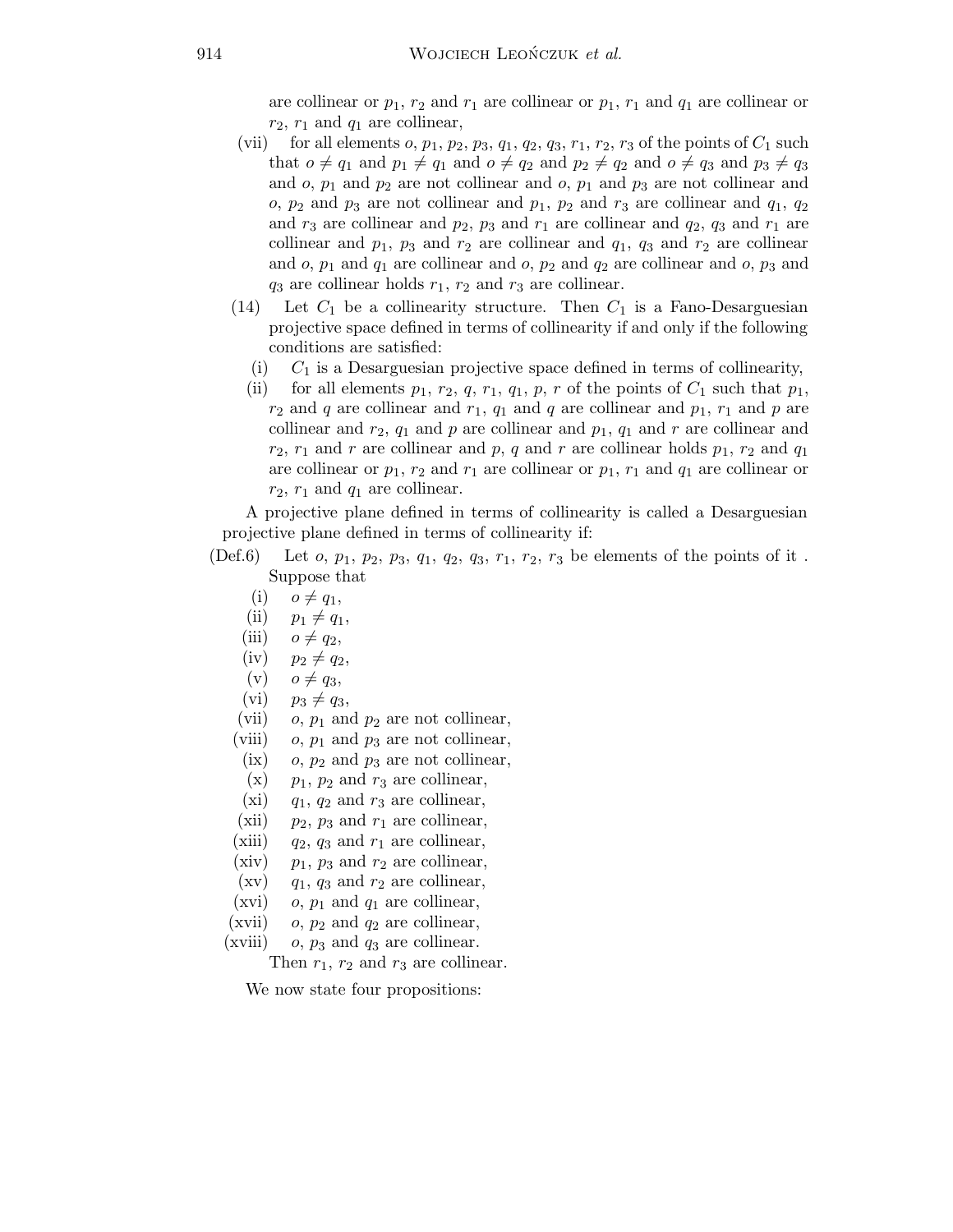- (15) Let  $C_1$  be a projective plane defined in terms of collinearity. Then  $C_1$ is a Desarguesian projective plane defined in terms of collinearity if and only if for all elements  $o, p_1, p_2, p_3, q_1, q_2, q_3, r_1, r_2, r_3$  of the points of  $C_1$  such that  $o \neq q_1$  and  $p_1 \neq q_1$  and  $o \neq q_2$  and  $p_2 \neq q_2$  and  $o \neq q_3$ and  $p_3 \neq q_3$  and o,  $p_1$  and  $p_2$  are not collinear and o,  $p_1$  and  $p_3$  are not collinear and  $o$ ,  $p_2$  and  $p_3$  are not collinear and  $p_1$ ,  $p_2$  and  $r_3$  are collinear and  $q_1$ ,  $q_2$  and  $r_3$  are collinear and  $p_2$ ,  $p_3$  and  $r_1$  are collinear and  $q_2$ ,  $q_3$ and  $r_1$  are collinear and  $p_1$ ,  $p_3$  and  $r_2$  are collinear and  $q_1$ ,  $q_3$  and  $r_2$  are collinear and  $o$ ,  $p_1$  and  $q_1$  are collinear and  $o$ ,  $p_2$  and  $q_2$  are collinear and  $o, p_3$  and  $q_3$  are collinear holds  $r_1, r_2$  and  $r_3$  are collinear.
- (16) Suppose that
	- (i) there exist u, v, w such that for all a, b, c such that  $(a\cdot u+b\cdot v)+c\cdot w=0_V$ holds  $a = 0$  and  $b = 0$  and  $c = 0$  and for every y there exist a, b, c such that  $y = (a \cdot u + b \cdot v) + c \cdot w$ .

Then the projective space over  $V$  is a Desarguesian projective plane defined in terms of collinearity.

- (17) Let  $C_1$  be a collinearity structure. Then  $C_1$  is a Desarguesian projective plane defined in terms of collinearity if and only if the following conditions are satisfied:
	- (i) for all elements p, q, r,  $r_1$ ,  $r_2$  of the points of  $C_1$  such that  $p \neq q$  and  $p, q$  and r are collinear and  $p, q$  and  $r_1$  are collinear and  $p, q$  and  $r_2$  are collinear holds  $r, r_1$  and  $r_2$  are collinear,
	- (ii) for all elements p, q, r of the points of  $C_1$  holds p, q and p are collinear and  $p$ ,  $p$  and  $q$  are collinear and  $p$ ,  $q$  and  $q$  are collinear,
	- (iii) for every elements p, q of the points of  $C_1$  there exists an element r of the points of  $C_1$  such that  $p \neq r$  and  $q \neq r$  and p, q and r are collinear,
	- (iv) there exist elements p, q, r of the points of  $C_1$  such that p, q and r are not collinear,
	- (v) for every elements p,  $p_1, q, q_1$  of the points of  $C_1$  there exists an element r of the points of  $C_1$  such that p,  $p_1$  and r are collinear and q,  $q_1$  and r are collinear,
	- (vi) for all elements  $o, p_1, p_2, p_3, q_1, q_2, q_3, r_1, r_2, r_3$  of the points of  $C_1$  such that  $o \neq q_1$  and  $p_1 \neq q_1$  and  $o \neq q_2$  and  $p_2 \neq q_2$  and  $o \neq q_3$  and  $p_3 \neq q_3$ and  $o, p_1$  and  $p_2$  are not collinear and  $o, p_1$  and  $p_3$  are not collinear and o,  $p_2$  and  $p_3$  are not collinear and  $p_1$ ,  $p_2$  and  $r_3$  are collinear and  $q_1$ ,  $q_2$ and  $r_3$  are collinear and  $p_2$ ,  $p_3$  and  $r_1$  are collinear and  $q_2$ ,  $q_3$  and  $r_1$  are collinear and  $p_1$ ,  $p_3$  and  $r_2$  are collinear and  $q_1$ ,  $q_3$  and  $r_2$  are collinear and  $o, p_1$  and  $q_1$  are collinear and  $o, p_2$  and  $q_2$  are collinear and  $o, p_3$  and  $q_3$  are collinear holds  $r_1$ ,  $r_2$  and  $r_3$  are collinear.
- (18) For every  $C_1$  being a collinearity structure holds  $C_1$  is a Desarguesian projective plane defined in terms of collinearity if and only if  $C_1$  is a Desarguesian projective space defined in terms of collinearity and for every elements p,  $p_1$ ,  $q$ ,  $q_1$  of the points of  $C_1$  there exists an element r of the points of  $C_1$  such that p,  $p_1$  and r are collinear and q,  $q_1$  and r are collinear.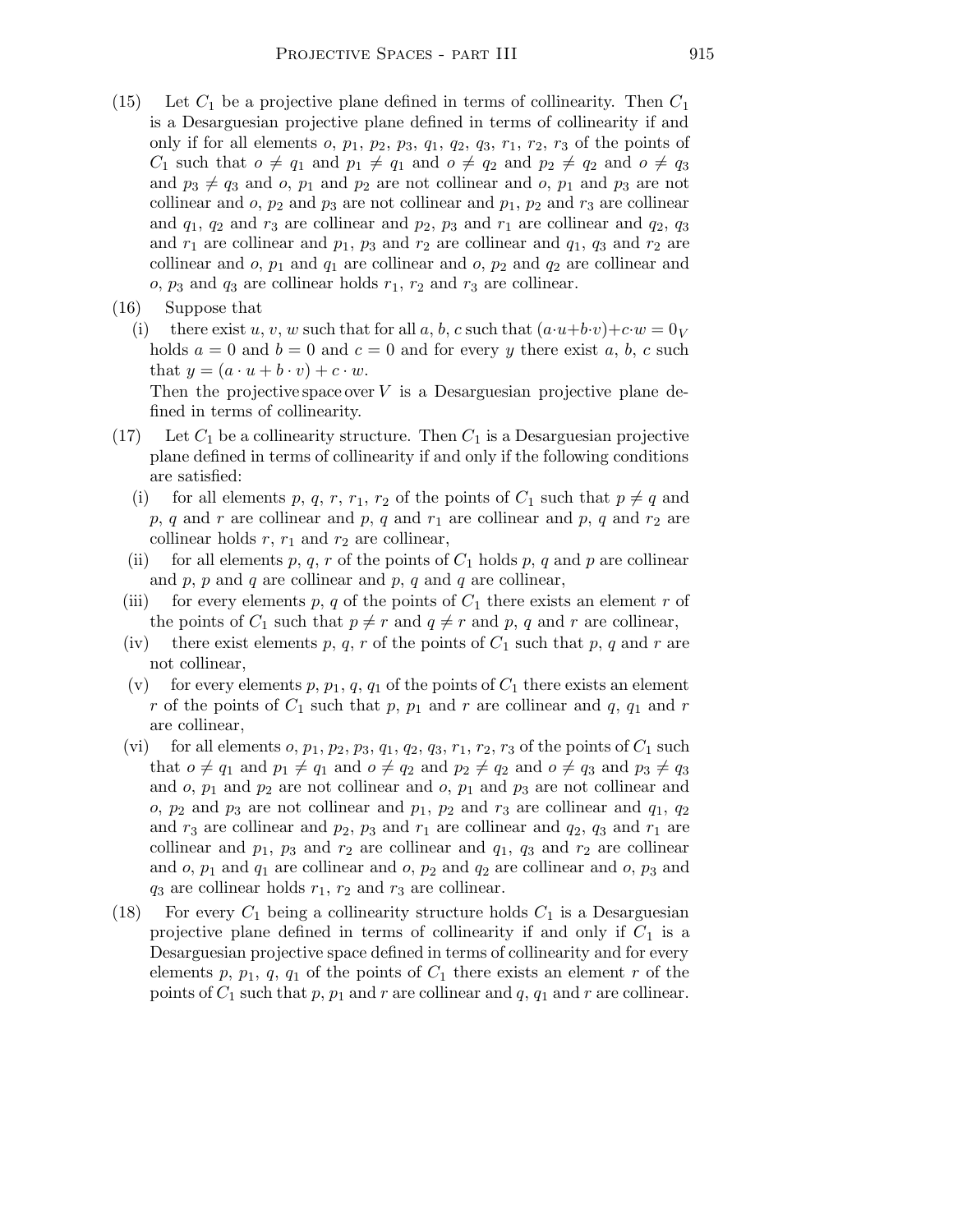A Fanoian projective plane defined in terms of collinearity is called a Fano-Desarguesian projective plane defined in terms of collinearity if:

(Def.7) Let  $o, p_1, p_2, p_3, q_1, q_2, q_3, r_1, r_2, r_3$  be elements of the points of it. Suppose that

- $(i)$   $o \neq q_1$ ,
- (ii)  $p_1 \neq q_1$ ,
- (iii)  $o \neq q_2$ ,
- $(iv)$   $p_2 \neq q_2$ ,
- $(v)$   $o \neq q_3$ ,
- (vi)  $p_3 \neq q_3$ ,
- (vii)  $o, p_1$  and  $p_2$  are not collinear,
- (viii) o,  $p_1$  and  $p_3$  are not collinear,
- (ix)  $o, p_2$  and  $p_3$  are not collinear,
- $(x)$  p<sub>1</sub>, p<sub>2</sub> and r<sub>3</sub> are collinear,
- (xi)  $q_1, q_2$  and  $r_3$  are collinear,
- (xii)  $p_2$ ,  $p_3$  and  $r_1$  are collinear,
- (xiii)  $q_2$ ,  $q_3$  and  $r_1$  are collinear,
- (xiv)  $p_1$ ,  $p_3$  and  $r_2$  are collinear,
- $(xv)$  q<sub>1</sub>, q<sub>3</sub> and  $r_2$  are collinear,
- (xvi)  $o, p_1$  and  $q_1$  are collinear,
- (xvii) o,  $p_2$  and  $q_2$  are collinear,
- (xviii) o,  $p_3$  and  $q_3$  are collinear.

Then  $r_1$ ,  $r_2$  and  $r_3$  are collinear.

One can prove the following propositions:

- $(19)$  Let  $C_1$  be a Fanoian projective plane defined in terms of collinearity. Then  $C_1$  is a Fano-Desarguesian projective plane defined in terms of collinearity if and only if for all elements  $o, p_1, p_2, p_3, q_1, q_2, q_3, r_1, r_2, r_3$ of the points of  $C_1$  such that  $o \neq q_1$  and  $p_1 \neq q_1$  and  $o \neq q_2$  and  $p_2 \neq q_2$ and  $o \neq q_3$  and  $p_3 \neq q_3$  and o,  $p_1$  and  $p_2$  are not collinear and o,  $p_1$  and  $p_3$  are not collinear and  $o$ ,  $p_2$  and  $p_3$  are not collinear and  $p_1$ ,  $p_2$  and  $r_3$ are collinear and  $q_1$ ,  $q_2$  and  $r_3$  are collinear and  $p_2$ ,  $p_3$  and  $r_1$  are collinear and  $q_2$ ,  $q_3$  and  $r_1$  are collinear and  $p_1$ ,  $p_3$  and  $r_2$  are collinear and  $q_1$ ,  $q_3$ and  $r_2$  are collinear and o,  $p_1$  and  $q_1$  are collinear and o,  $p_2$  and  $q_2$  are collinear and  $o$ ,  $p_3$  and  $q_3$  are collinear holds  $r_1$ ,  $r_2$  and  $r_3$  are collinear.
- (20) Suppose that
	- (i) there exist u, v, w such that for all a, b, c such that  $(a\cdot u+b\cdot v)+c\cdot w=0_V$ holds  $a = 0$  and  $b = 0$  and  $c = 0$  and for every y there exist a, b, c such that  $y = (a \cdot u + b \cdot v) + c \cdot w$ .

Then the projective space over  $V$  is a Fano-Desarguesian projective plane defined in terms of collinearity.

(21) Let  $C_1$  be a collinearity structure. Then  $C_1$  is a Fano-Desarguesian projective plane defined in terms of collinearity if and only if the following conditions are satisfied: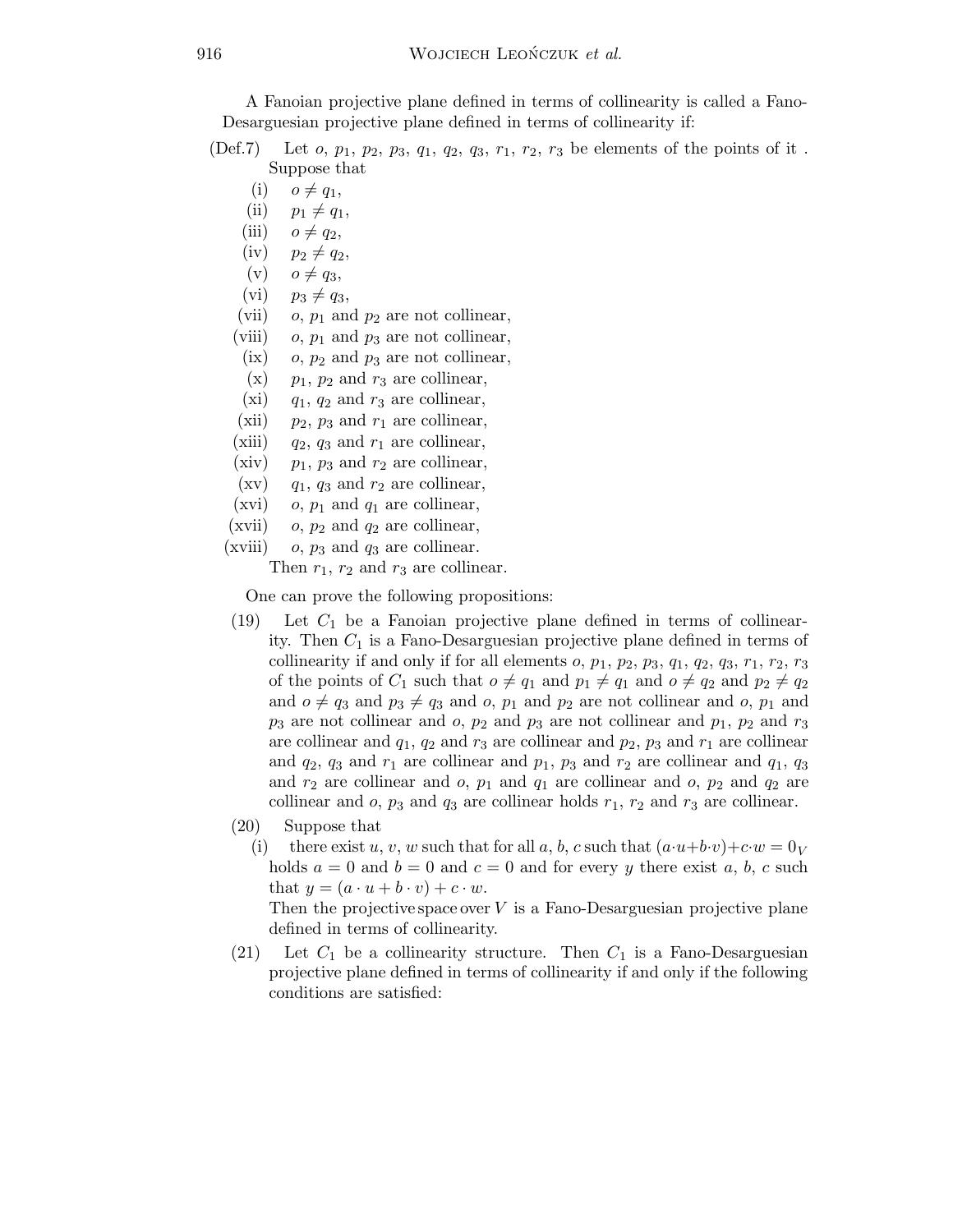- for all elements p, q, r, r<sub>1</sub>, r<sub>2</sub> of the points of  $C_1$  such that  $p \neq q$  and p, q and r are collinear and p, q and  $r_1$  are collinear and p, q and  $r_2$  are collinear holds  $r$ ,  $r_1$  and  $r_2$  are collinear,
- (ii) for all elements p, q, r of the points of  $C_1$  holds p, q and p are collinear and  $p$ ,  $p$  and  $q$  are collinear and  $p$ ,  $q$  and  $q$  are collinear,
- (iii) for every elements p, q of the points of  $C_1$  there exists an element r of the points of  $C_1$  such that  $p \neq r$  and  $q \neq r$  and p, q and r are collinear,
- (iv) there exist elements p, q, r of the points of  $C_1$  such that p, q and r are not collinear,
- (v) for every elements p,  $p_1, q, q_1$  of the points of  $C_1$  there exists an element r of the points of  $C_1$  such that p,  $p_1$  and r are collinear and q,  $q_1$  and r are collinear,
- (vi) for all elements  $p_1, r_2, q, r_1, q_1, p, r$  of the points of  $C_1$  such that  $p_1$ ,  $r_2$  and q are collinear and  $r_1$ ,  $q_1$  and q are collinear and  $p_1$ ,  $r_1$  and p are collinear and  $r_2$ ,  $q_1$  and p are collinear and  $p_1$ ,  $q_1$  and r are collinear and  $r_2$ ,  $r_1$  and r are collinear and p, q and r are collinear holds  $p_1$ ,  $r_2$  and  $q_1$ are collinear or  $p_1$ ,  $r_2$  and  $r_1$  are collinear or  $p_1$ ,  $r_1$  and  $q_1$  are collinear or  $r_2$ ,  $r_1$  and  $q_1$  are collinear,
- (vii) for all elements  $o, p_1, p_2, p_3, q_1, q_2, q_3, r_1, r_2, r_3$  of the points of  $C_1$  such that  $o \neq q_1$  and  $p_1 \neq q_1$  and  $o \neq q_2$  and  $p_2 \neq q_2$  and  $o \neq q_3$  and  $p_3 \neq q_3$ and  $o, p_1$  and  $p_2$  are not collinear and  $o, p_1$  and  $p_3$  are not collinear and o,  $p_2$  and  $p_3$  are not collinear and  $p_1$ ,  $p_2$  and  $r_3$  are collinear and  $q_1$ ,  $q_2$ and  $r_3$  are collinear and  $p_2$ ,  $p_3$  and  $r_1$  are collinear and  $q_2$ ,  $q_3$  and  $r_1$  are collinear and  $p_1$ ,  $p_3$  and  $r_2$  are collinear and  $q_1$ ,  $q_3$  and  $r_2$  are collinear and  $o, p_1$  and  $q_1$  are collinear and  $o, p_2$  and  $q_2$  are collinear and  $o, p_3$  and  $q_3$  are collinear holds  $r_1$ ,  $r_2$  and  $r_3$  are collinear.
- (22) Let  $C_1$  be a collinearity structure. Then  $C_1$  is a Fano-Desarguesian projective plane defined in terms of collinearity if and only if the following conditions are satisfied:
	- (i)  $C_1$  is a Desarguesian projective plane defined in terms of collinearity,
	- (ii) for all elements  $p_1, r_2, q, r_1, q_1, p, r$  of the points of  $C_1$  such that  $p_1$ ,  $r_2$  and q are collinear and  $r_1$ ,  $q_1$  and q are collinear and  $p_1$ ,  $r_1$  and p are collinear and  $r_2$ ,  $q_1$  and p are collinear and  $p_1$ ,  $q_1$  and r are collinear and  $r_2$ ,  $r_1$  and r are collinear and p, q and r are collinear holds  $p_1$ ,  $r_2$  and  $q_1$ are collinear or  $p_1$ ,  $r_2$  and  $r_1$  are collinear or  $p_1$ ,  $r_1$  and  $q_1$  are collinear or  $r_2$ ,  $r_1$  and  $q_1$  are collinear.
- (23) For every  $C_1$  being a collinearity structure holds  $C_1$

is a Fano-Desarguesian projective plane defined in terms of collinearity if and only if  $C_1$  is a Fano-Desarguesian projective space defined in terms of collinearity and for every elements  $p, p_1, q, q_1$  of the points of  $C_1$  there exists an element r of the points of  $C_1$  such that p,  $p_1$  and r are collinear and  $q$ ,  $q_1$  and  $r$  are collinear.